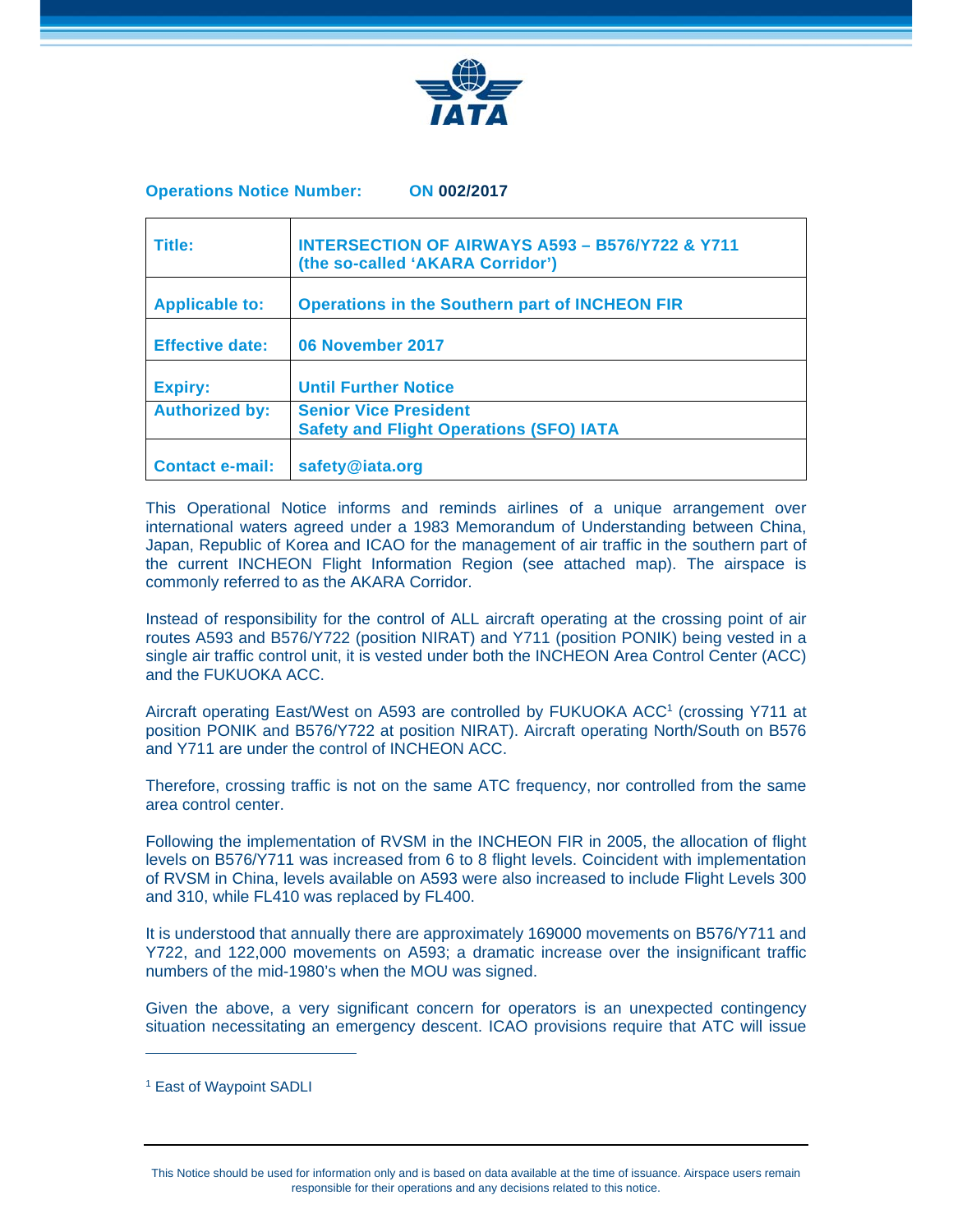

immediate traffic information and/or instructions to safeguard aircraft concerned. This is not possible when a controller does not have radio contact with, or control over, all of the aircraft operating in the affected airspace underneath. Obviously, this would not be an issue if the control of all the traffic at the crossing points of A593 with B576/Y722 and Y711 was vested in a single air traffic control unit, as is normally the case.

The published outcomes of the Twenty-Second Meeting of the Asia-Pacific Regional Airspace Safety Monitoring Advisory Group (RASMAG/22, 10-13 July 2017, Bangkok) contained the following observations:

The safety assessment of the AKARA Corridor in the southern portion of the Incheon Flight Information Region (FIR) noted that due to the high opposite direction passing traffic frequency, only one vertical deviation per annum of more than 0.125 minutes (approximately 7.5 seconds) would breach the Corridor Target Level of Safety (TLS), highlighting the extreme sensitivity of the airspace to any Large Height Deviation (LHD) event. Moreover, operational factors which may contribute to deviations were noted as including the:

- a) operation of several Area Control Centers (ACCs) in the same portion of airspace on different frequencies, which is non-compliant with Annex 11;
- b) possible presence of non-Reduced Vertical Separation Minimum (RVSM) aircraft;
- c) possibility of turbulence (reported regularly southwest and south of Japan), either not allowing adequate height-keeping, or necessitating a descent or climb;
- d) lack of any emergency descent procedures;
- e) possibility of non- or under-reporting (in some cases due to lack of awareness of all traffic due to the Flight Level Allocation Scheme (FLAS));
- f) lack of a voice communication link between Shanghai and Incheon ACCs (including Air Traffic Service (ATS) Inter-facility Datalink Communication – AIDC); and
- g) inconsistent use of Strategic Lateral Offset Procedure (SLOP).

Based on the above, The Fifth Meeting of the Asia Pacific Air Navigation Planning and Implementation Regional Group (APANPIRG) Air Traffic Management Sub-Group (ATM/SG/5, Bangkok, 31 July-04 August 2017) noted that China, ROK, Japan and ICAO should endeavor to normalize ICAO standard compliance within the AKARA Corridor.

ATM/SG/5 urged that until the AKARA Corridor arrangements were such that the safety risks were acceptable and compliant with ICAO standards the relevant States should consider short-term measures.

Operators should note the above information and know that IATA is committed to resolving the situation by continuing to work with the relevant States, ICAO and operators.

An airspace chart follows overleaf for situational awareness purposes

This Notice should be used for information only and is based on data available at the time of issuance. Airspace users remain responsible for their operations and any decisions related to this notice.